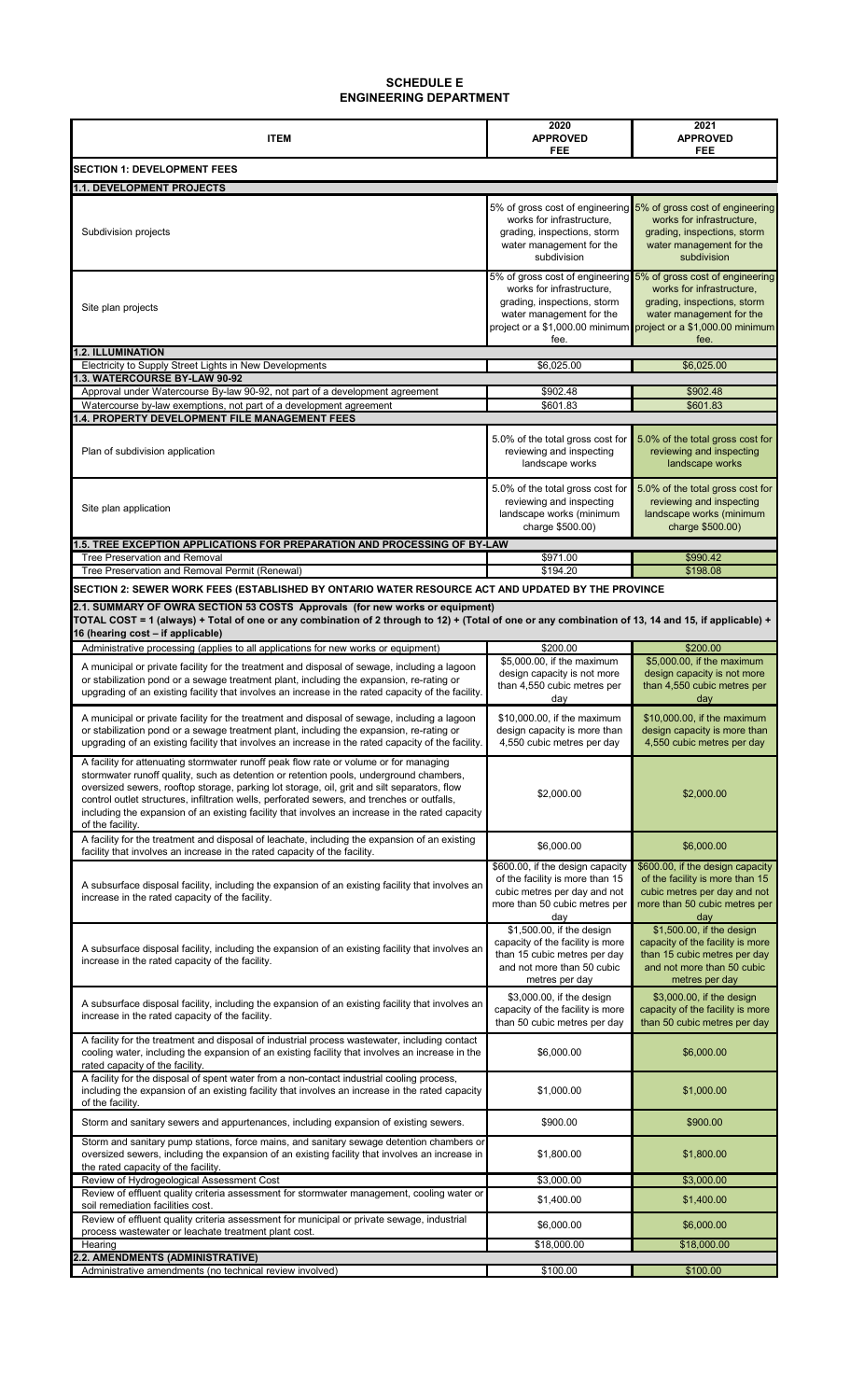| <b>ITEM</b>                                                                                                                                                                                                                                                                                                                                                                                                                                                                                                                                                                                                                                                                                                                                                                         | 2020<br><b>APPROVED</b><br>FEE                                                                  | 2021<br><b>APPROVED</b><br>FEE                                                                  |  |
|-------------------------------------------------------------------------------------------------------------------------------------------------------------------------------------------------------------------------------------------------------------------------------------------------------------------------------------------------------------------------------------------------------------------------------------------------------------------------------------------------------------------------------------------------------------------------------------------------------------------------------------------------------------------------------------------------------------------------------------------------------------------------------------|-------------------------------------------------------------------------------------------------|-------------------------------------------------------------------------------------------------|--|
| Amendments required as a result of a condition on an existing approval                                                                                                                                                                                                                                                                                                                                                                                                                                                                                                                                                                                                                                                                                                              | No Charge                                                                                       | No charge                                                                                       |  |
| 2.3. AMENDMENTS (TECHNICAL)<br>TOTAL COST = 1 (always) + (Total of one or any combination of categories 18, 19 or 20 + (Total of one or any combination of 13, 14 and 15, if<br>applicable) + 16 (hearing cost – if applicable)                                                                                                                                                                                                                                                                                                                                                                                                                                                                                                                                                     |                                                                                                 |                                                                                                 |  |
| Administrative processing (applies to all amendment, except administrative amendments)                                                                                                                                                                                                                                                                                                                                                                                                                                                                                                                                                                                                                                                                                              | \$200.00                                                                                        | \$200.00                                                                                        |  |
| If the application relates to an amendment to an existing treatment plant approval to include<br>additional facilities that do not increase the approved rated capacity of the plant, including<br>new tertiary treatment facilities, plant process waste stream treatment and disposal<br>facilities, new treatment facilities to replace deteriorated facilities and the establishment,<br>alteration, expansion or replacement of an outfall.                                                                                                                                                                                                                                                                                                                                    | \$3,600.00                                                                                      | \$3,600.00                                                                                      |  |
| If the application relates to the alteration, extension or replacement of treatment plant<br>equipment or processes that do not involve the addition of new facilities, including, the<br>alteration, extension or replacement of a pumping system, an aeration system, a chemical<br>storage or application system, filter media or a standby power supply system, the provision<br>of additional points of process chemical application, and the provision of odour control<br>equipment facilities.                                                                                                                                                                                                                                                                              | \$1,800.00                                                                                      | \$1,800.00                                                                                      |  |
| in any other case                                                                                                                                                                                                                                                                                                                                                                                                                                                                                                                                                                                                                                                                                                                                                                   | \$600.00                                                                                        | \$600.00                                                                                        |  |
| Review of Hydrogeological Assessment                                                                                                                                                                                                                                                                                                                                                                                                                                                                                                                                                                                                                                                                                                                                                | \$3,000.00                                                                                      | \$3,000.00                                                                                      |  |
| Review of effluent quality criteria assessment for stormwater management, cooling water or<br>soil remediation facilities cost                                                                                                                                                                                                                                                                                                                                                                                                                                                                                                                                                                                                                                                      | \$1,400.00                                                                                      | \$1,400.00                                                                                      |  |
| Review of effluent quality criteria assessment for municipal or private sewage, industrial<br>process wastewater or leachate treatment plant cost                                                                                                                                                                                                                                                                                                                                                                                                                                                                                                                                                                                                                                   | \$6,000.00                                                                                      | \$6,000.00                                                                                      |  |
| Hearing                                                                                                                                                                                                                                                                                                                                                                                                                                                                                                                                                                                                                                                                                                                                                                             | \$18,000.00                                                                                     | \$18,000.00                                                                                     |  |
| Amendments required as a result of a condition on an existing approval<br><b>2.4. REVOCATIONS</b>                                                                                                                                                                                                                                                                                                                                                                                                                                                                                                                                                                                                                                                                                   | No Charge                                                                                       | No Charge                                                                                       |  |
| Administrative revocations (no technical review involved)                                                                                                                                                                                                                                                                                                                                                                                                                                                                                                                                                                                                                                                                                                                           | No Charge                                                                                       | No Charge                                                                                       |  |
| Revocation required as a result of a condition in an existing approval                                                                                                                                                                                                                                                                                                                                                                                                                                                                                                                                                                                                                                                                                                              | No Charge                                                                                       | No Charge                                                                                       |  |
| If a technical review is involved in reviewing the application for the revocation, the<br>applicable costs are outlined under APPROVALS (for new works or equipment), above,<br>where TOTAL COST = 1 (always) $+$ (Total of one or any combination of 2 through to<br>12) + (Total of one or any combination of 13, 14 and 15, if applicable) + 16 (hearing<br>cost - if applicable)                                                                                                                                                                                                                                                                                                                                                                                                | As calculated                                                                                   | As calculated                                                                                   |  |
| SECTION 3: WATER WORK FEES (ESTABLISHED BY ONTARIO WATER RESOURCE ACT & UPDATED BY THE PROVINCE)                                                                                                                                                                                                                                                                                                                                                                                                                                                                                                                                                                                                                                                                                    |                                                                                                 |                                                                                                 |  |
| 3.1. SUMMARY OF OWRA s. 52 COSTS<br><b>APPROVALS (for new works or equipment)</b><br>TOTAL COST = 1 (always) + (Total of one or any combination of 2, 3, 4, 5, 6) + 7 (if applicable)                                                                                                                                                                                                                                                                                                                                                                                                                                                                                                                                                                                               |                                                                                                 |                                                                                                 |  |
| Administrative processing (applies to all applications for new works or equipment)                                                                                                                                                                                                                                                                                                                                                                                                                                                                                                                                                                                                                                                                                                  | \$200.00                                                                                        | \$200.00                                                                                        |  |
| The new intake or extraction of surface or ground water, together with treatment other than<br>disinfection, or the expansion of the capacity of an existing intake of extraction of surface or<br>ground water, together with treatment other than disinfection.                                                                                                                                                                                                                                                                                                                                                                                                                                                                                                                   | \$5,000.00, if the maximum<br>design capacity is not more<br>than 4,550 cubic metres per<br>day | \$5,000.00, if the maximum<br>design capacity is not more<br>than 4,550 cubic metres per<br>day |  |
| The new intake or extraction of surface or ground water, together with treatment other than<br>disinfection, or the expansion of the capacity of an existing intake or extraction of surface or<br>ground water, together with treatment other than disinfection.                                                                                                                                                                                                                                                                                                                                                                                                                                                                                                                   | \$10,000.00, if the maximum<br>design capacity is more than<br>4,550 cubic metres per day       | \$10,000.00, if the maximum<br>design capacity is more than<br>4,550 cubic metres per day       |  |
| A facility for the extraction and supply of ground water with no treatment other than<br>disinfection.                                                                                                                                                                                                                                                                                                                                                                                                                                                                                                                                                                                                                                                                              | \$2,000.00                                                                                      | \$2,000.00                                                                                      |  |
| Watermains and appurtenances, including hydrants.                                                                                                                                                                                                                                                                                                                                                                                                                                                                                                                                                                                                                                                                                                                                   | \$1,000.00                                                                                      | \$1,000.00                                                                                      |  |
| Highlift and booster pumping stations, reservoirs or elevated tanks                                                                                                                                                                                                                                                                                                                                                                                                                                                                                                                                                                                                                                                                                                                 | \$2,000.00                                                                                      | \$2,000.00                                                                                      |  |
| Review of Hydrogeological Assessment<br><b>3.2. AMENDMENTS (ADMINISTRATIVE)</b>                                                                                                                                                                                                                                                                                                                                                                                                                                                                                                                                                                                                                                                                                                     | \$3,000.00                                                                                      | \$3,000.00                                                                                      |  |
| Administrative amendments (no technical review involved)                                                                                                                                                                                                                                                                                                                                                                                                                                                                                                                                                                                                                                                                                                                            | \$100.00                                                                                        | \$100.00                                                                                        |  |
| Amendment required as a result of a condition on an existing approval.                                                                                                                                                                                                                                                                                                                                                                                                                                                                                                                                                                                                                                                                                                              | No Charge                                                                                       | No Charge                                                                                       |  |
| Administrative processing (applies to all amendment, except administrative amendments)                                                                                                                                                                                                                                                                                                                                                                                                                                                                                                                                                                                                                                                                                              | \$200.00                                                                                        | \$200.00                                                                                        |  |
| A. a treatment plant upgrade, including new treatment (such as chemical coagulation and<br>flocculation, settling, granular media filtration, membrane filtration, or contaminant<br>absorption or disinfection) as existing water supply plants, new plant process waste stream<br>treatment and disposal facilities, additional or replacement treatment modules, and the<br>establishment, alteration, expansion or replacement or an intake facility, or<br>B. a process modification, including the alteration, extension or replacement of an existing<br>pumping system or chemical storage or application system (such as a change of chemical<br>filter media or a standby power supply system) and the provision of additional points of<br>process chemical application. | \$3,000.00                                                                                      | \$3,000.00                                                                                      |  |
| If the application relates to the alteration, extension or replacement of an existing well,<br>including provision of an additional well to serve as a standby and the provision of<br>disinfection and disinfection control facilities.                                                                                                                                                                                                                                                                                                                                                                                                                                                                                                                                            | \$1,200.00                                                                                      | \$1,200.00                                                                                      |  |
| In any other case                                                                                                                                                                                                                                                                                                                                                                                                                                                                                                                                                                                                                                                                                                                                                                   | \$600.00<br>\$3,000.00                                                                          | \$600.00<br>\$3,000.00                                                                          |  |
| Review of Hydrogeological assessment<br>Amendment required as a result of a condition on an existing approval                                                                                                                                                                                                                                                                                                                                                                                                                                                                                                                                                                                                                                                                       | No Charge                                                                                       | No Charge                                                                                       |  |
| <b>3.3. REVOCATIONS</b>                                                                                                                                                                                                                                                                                                                                                                                                                                                                                                                                                                                                                                                                                                                                                             |                                                                                                 |                                                                                                 |  |
| Administration revocations (no technical review involved)                                                                                                                                                                                                                                                                                                                                                                                                                                                                                                                                                                                                                                                                                                                           | No Charge                                                                                       | No Charge                                                                                       |  |
| Revocation required as a result of a condition on an existing approval<br>If a technical review is involved in reviewing the application for the revocation, the<br>application costs are outlined under APPROVALS (for new works or equipment), above,<br>where TOTAL COSTS = $1$ (always) + (Total of one or any combination of 2, 3, 4, 5, 6) +<br>7 (if applicable)                                                                                                                                                                                                                                                                                                                                                                                                             | No Charge<br>As calculated                                                                      | No Charge<br>As calculated                                                                      |  |
| <b>SECTION 4: COMMEMORATIVE PROGRAM FEES</b>                                                                                                                                                                                                                                                                                                                                                                                                                                                                                                                                                                                                                                                                                                                                        |                                                                                                 |                                                                                                 |  |
| Municipal Bench with Bronze Plaque                                                                                                                                                                                                                                                                                                                                                                                                                                                                                                                                                                                                                                                                                                                                                  | \$1,600.00                                                                                      | \$1,650.00                                                                                      |  |
| Sunnidale Park Plaque and Tree Program                                                                                                                                                                                                                                                                                                                                                                                                                                                                                                                                                                                                                                                                                                                                              | \$500.00                                                                                        | \$515.00                                                                                        |  |
| Native Tree Planted in a City Park without Plaque                                                                                                                                                                                                                                                                                                                                                                                                                                                                                                                                                                                                                                                                                                                                   | \$350.00                                                                                        | \$360.00                                                                                        |  |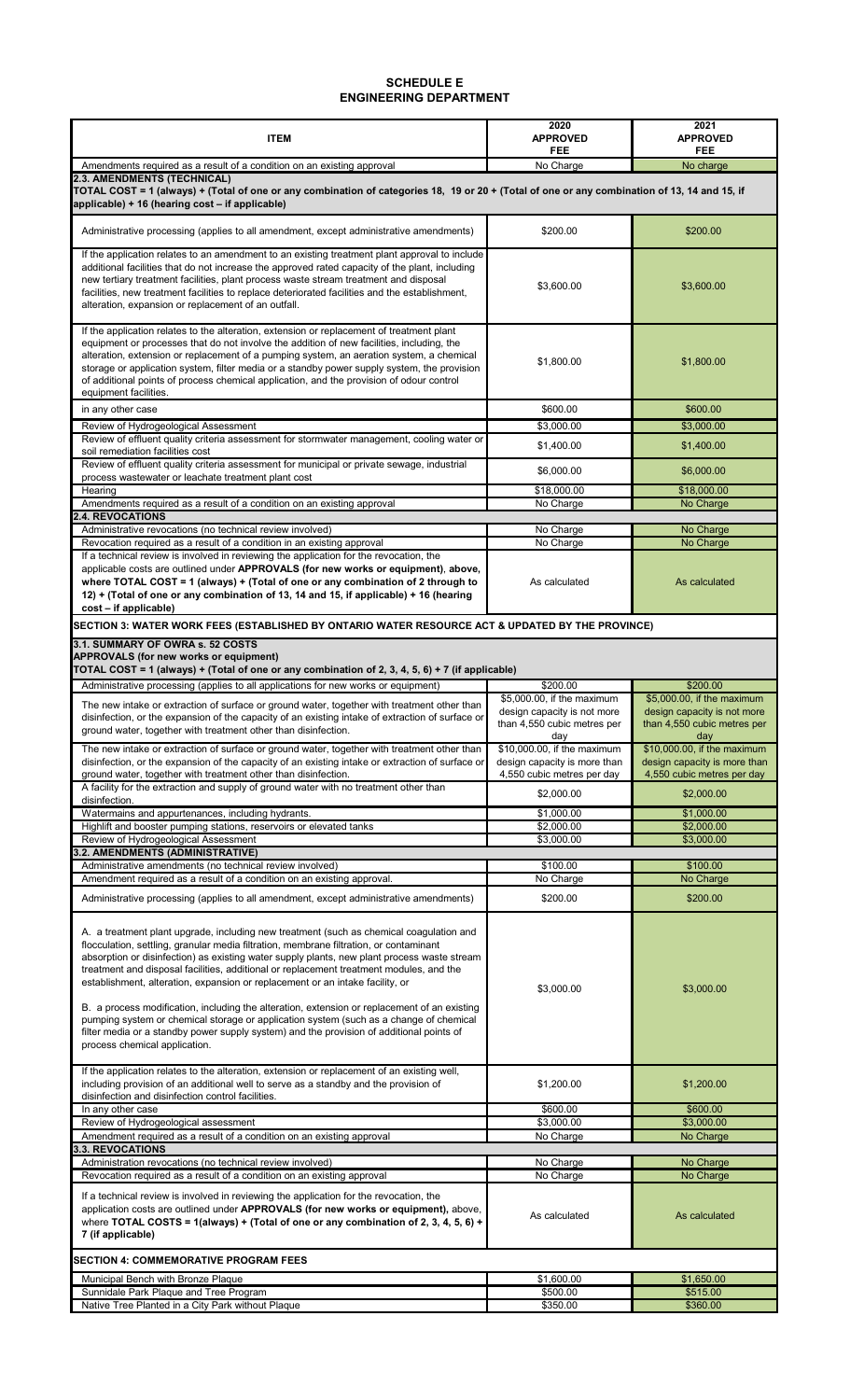| <b>ITEM</b>                                                                                                                                              | 2020<br><b>APPROVED</b>                                                                                                | 2021<br><b>APPROVED</b>                                                                                                              |
|----------------------------------------------------------------------------------------------------------------------------------------------------------|------------------------------------------------------------------------------------------------------------------------|--------------------------------------------------------------------------------------------------------------------------------------|
|                                                                                                                                                          | FEE                                                                                                                    | <b>FEE</b>                                                                                                                           |
| <b>SECTION 5: ROWA FEES</b>                                                                                                                              |                                                                                                                        |                                                                                                                                      |
| <b>5.1. ROAD PERMITS</b>                                                                                                                                 | \$292.20                                                                                                               |                                                                                                                                      |
| Right of Way Major Activity Permits<br>Right of Way Minor Activity Permits                                                                               | \$169.60                                                                                                               | \$299.51<br>\$173.84                                                                                                                 |
| Right of Way Permit for Municipal Consents/Utility                                                                                                       | \$367.60                                                                                                               | \$376.79                                                                                                                             |
| Municipal Consent ROWA Application per Standard Engineering Drawing                                                                                      | \$106.50                                                                                                               | \$109.16                                                                                                                             |
| Right of Way City Contracted Services Permit                                                                                                             | \$782.25                                                                                                               | \$801.81                                                                                                                             |
| Right of Way Site Servicing Permit                                                                                                                       | \$782.25                                                                                                               | \$801.81<br>\$173.84                                                                                                                 |
| Right of Way Utility Service Connection Permit<br>Right of Way Driveway Widening - Curb Cut Permit                                                       | \$169.60<br>\$122.50                                                                                                   | \$125.56                                                                                                                             |
| Right of Way Driveway Paving - Permit                                                                                                                    | \$28.27                                                                                                                | \$28.98                                                                                                                              |
| Special Event Right of Way Permit                                                                                                                        | \$150.75                                                                                                               | \$154.52                                                                                                                             |
| <b>5.2. OVERSIZED MOVING PERMITS</b>                                                                                                                     |                                                                                                                        |                                                                                                                                      |
| - Per permit                                                                                                                                             | \$98.95                                                                                                                | \$101.42                                                                                                                             |
| - Annual permit                                                                                                                                          | \$395.75                                                                                                               | \$405.64                                                                                                                             |
| <b>5.3. RIGHT OF WAY ACTIVITY FEES</b>                                                                                                                   |                                                                                                                        |                                                                                                                                      |
| Basic Administrative - minor changes to permits, traffic control plans and permit<br>consultations                                                       | \$28.28                                                                                                                | \$28.99                                                                                                                              |
| Major Administrative - re-issuance of permits, new traffic control plans and major permit                                                                |                                                                                                                        |                                                                                                                                      |
| consultations                                                                                                                                            | \$59.36                                                                                                                | \$60.84                                                                                                                              |
| Inspection<br>Second Repeat Inspection                                                                                                                   | \$117.78<br>\$272.40                                                                                                   | \$120.72<br>\$279.21                                                                                                                 |
|                                                                                                                                                          |                                                                                                                        |                                                                                                                                      |
| <b>SECTION 6: SITE ALTERATION</b>                                                                                                                        |                                                                                                                        |                                                                                                                                      |
| <b>6.1. PERMIT APPLICATION FEES</b>                                                                                                                      |                                                                                                                        |                                                                                                                                      |
| Minor Permit (Site Alteration Area equal to or less than 5.0 ha)                                                                                         | \$1,598.00                                                                                                             | \$1,630.00                                                                                                                           |
| Major Permit (Site Alteration greater than 5.0 ha)<br><b>6.2. SECURITY FEES</b>                                                                          | \$3,196.00                                                                                                             | \$3,259.92                                                                                                                           |
|                                                                                                                                                          |                                                                                                                        |                                                                                                                                      |
| Site Alteration Area Fee<br>Security Deposit for damages to roads such as mud tracking and dust control                                                  | \$5,245.00<br>\$5,000.00                                                                                               | \$5,245.00<br>\$5,000.00                                                                                                             |
| The City may engage legal, engineering, environmental, landscape consultants to evaluate                                                                 |                                                                                                                        |                                                                                                                                      |
| studies and/or agreements in which case the costs incurred will be charged back to the<br>applicant                                                      | Full Cost Recovery plus a 25%<br><b>Administration Fee</b>                                                             | Full Cost Recovery plus a 25%<br><b>Administration Fee</b>                                                                           |
| <b>6.3. INSPECTION FEES</b>                                                                                                                              |                                                                                                                        |                                                                                                                                      |
|                                                                                                                                                          | \$95.45 per hr / per responder                                                                                         | \$95.45 per hr / per responder                                                                                                       |
|                                                                                                                                                          | <b>Regular Time</b>                                                                                                    | <b>Regular Time</b>                                                                                                                  |
|                                                                                                                                                          | Afterhours Weekday \$143.18                                                                                            | Afterhours Weekday \$143.18                                                                                                          |
| <b>Inspection Fee</b>                                                                                                                                    | per hr/per responder                                                                                                   | per hr/per responder                                                                                                                 |
|                                                                                                                                                          | Afterhours Weekend \$190.90                                                                                            | Afterhours Weekend \$190.90                                                                                                          |
|                                                                                                                                                          | per hr/per responder<br>plus material and equipment                                                                    | per hr/per responder<br>plus material and equipment                                                                                  |
|                                                                                                                                                          | costs                                                                                                                  | costs                                                                                                                                |
| 6.4. PERMIT RENEWAL FEES (if renewed before permit expires)                                                                                              |                                                                                                                        |                                                                                                                                      |
| <b>Minor Permit</b>                                                                                                                                      | \$1,259.00                                                                                                             | \$1,284.18                                                                                                                           |
| <b>Major Permit</b>                                                                                                                                      | \$2,623.00                                                                                                             | \$2,675.46                                                                                                                           |
| <b>6.5. PERMIT AMENDMENT FEES</b>                                                                                                                        |                                                                                                                        |                                                                                                                                      |
| <b>Permit Amendment Fee</b><br>6.6. AMENDMENT FEE DUE TO NONCOMPLIANCE                                                                                   | \$262.40                                                                                                               | \$267.65                                                                                                                             |
| <b>Minor Permit</b>                                                                                                                                      | \$419.65                                                                                                               | \$428.04                                                                                                                             |
| <b>Major Permit</b>                                                                                                                                      | \$1,207.00                                                                                                             | \$1,231.14                                                                                                                           |
| <b>SECTION 7: MISCELLANEOUS ENGINEERING FEES</b>                                                                                                         |                                                                                                                        |                                                                                                                                      |
|                                                                                                                                                          |                                                                                                                        | \$104.90                                                                                                                             |
| Municipal Consent Application Fee<br>Municipal Consent Re-submission Fee                                                                                 | \$104.90<br>\$52.45                                                                                                    | \$52.45                                                                                                                              |
| Subdivision Agreement/Condominium financial requirements                                                                                                 | No Charge                                                                                                              | No Charge                                                                                                                            |
|                                                                                                                                                          | \$20.00 per standard 1.5m by                                                                                           | \$20.00 per standard 1.5m by                                                                                                         |
| Community Garden - single plot                                                                                                                           | 4.5m garden plot.                                                                                                      | 4.5m garden plot.                                                                                                                    |
| Community Garden - double plot                                                                                                                           | \$50.00 per standard 3m by                                                                                             | \$50.00 per standard 3m by                                                                                                           |
|                                                                                                                                                          | 4.5m garden plot.                                                                                                      | 4.5m garden plot.                                                                                                                    |
| Environmental Compliance Approval applications<br>7.1. ENGINEERING RECORDS                                                                               | \$200.00                                                                                                               | \$200.00                                                                                                                             |
| Engineering Records Research Fee per hour                                                                                                                | \$95.75                                                                                                                | \$95.75                                                                                                                              |
| B&W Print. Engineering Plans (Engineering Records Research Fee per hour will be                                                                          | \$12.35                                                                                                                | \$12.35                                                                                                                              |
| applied)                                                                                                                                                 |                                                                                                                        |                                                                                                                                      |
| Digital TIF. Engineering Plans & Spatial Files<br>Digital TIF. Engineering Plans - No Spatial Files                                                      | \$37.30<br>\$18.10                                                                                                     | \$37.30<br>\$18.10                                                                                                                   |
| 7.2. ENGINEERING REVIEW ASSOCIATED WITH CITY INDUSTRIAL LANDS                                                                                            |                                                                                                                        |                                                                                                                                      |
| <b>Building Permit Associated with Existing Property</b>                                                                                                 | \$266.35                                                                                                               | \$266.35                                                                                                                             |
| New Site Plan associated with City Industrial Lands (per hour)                                                                                           | \$106.50                                                                                                               | \$106.50                                                                                                                             |
| 7.3. ENGINEERING CONTROL MONUMENTS (FOR CONSTRUCTION OF<br><b>INFRASTRUCTURE WORKS)</b>                                                                  |                                                                                                                        |                                                                                                                                      |
| Contracting for Establishing 2nd Order COSINE Horizontal and Vertical Monument<br>Replacement                                                            | \$1,843.00                                                                                                             | \$1,843.00                                                                                                                           |
| Contracting for Establishing 2nd Order COSINE Combined Horizontal/Vertical Monument<br>Replacement                                                       | \$3,686.00                                                                                                             | \$3,686.00                                                                                                                           |
| 7.4. RAILWAY                                                                                                                                             |                                                                                                                        |                                                                                                                                      |
| <b>Utility Crossing Applications</b>                                                                                                                     | \$577.00                                                                                                               | \$577.00                                                                                                                             |
|                                                                                                                                                          | Full Cost Recovery Including<br><b>Cities Peer Review Railway</b>                                                      | <b>Full Cost Recovery Including</b><br><b>Cities Peer Review Railway</b>                                                             |
| Consultant Review & Approval of Development Agreements, Noise & Vibration Studies,<br>Detailed Railway Crossing Assessments & Requirements for Servicing | Engineering Consultant, New<br>Crossing Reviews and other<br>items defined under the railway<br>safety act relating to | <b>Engineering Consultant, New</b><br><b>Crossing Reviews and other</b><br>items defined under the railway<br>safety act relating to |
|                                                                                                                                                          | engineering                                                                                                            | engineering                                                                                                                          |